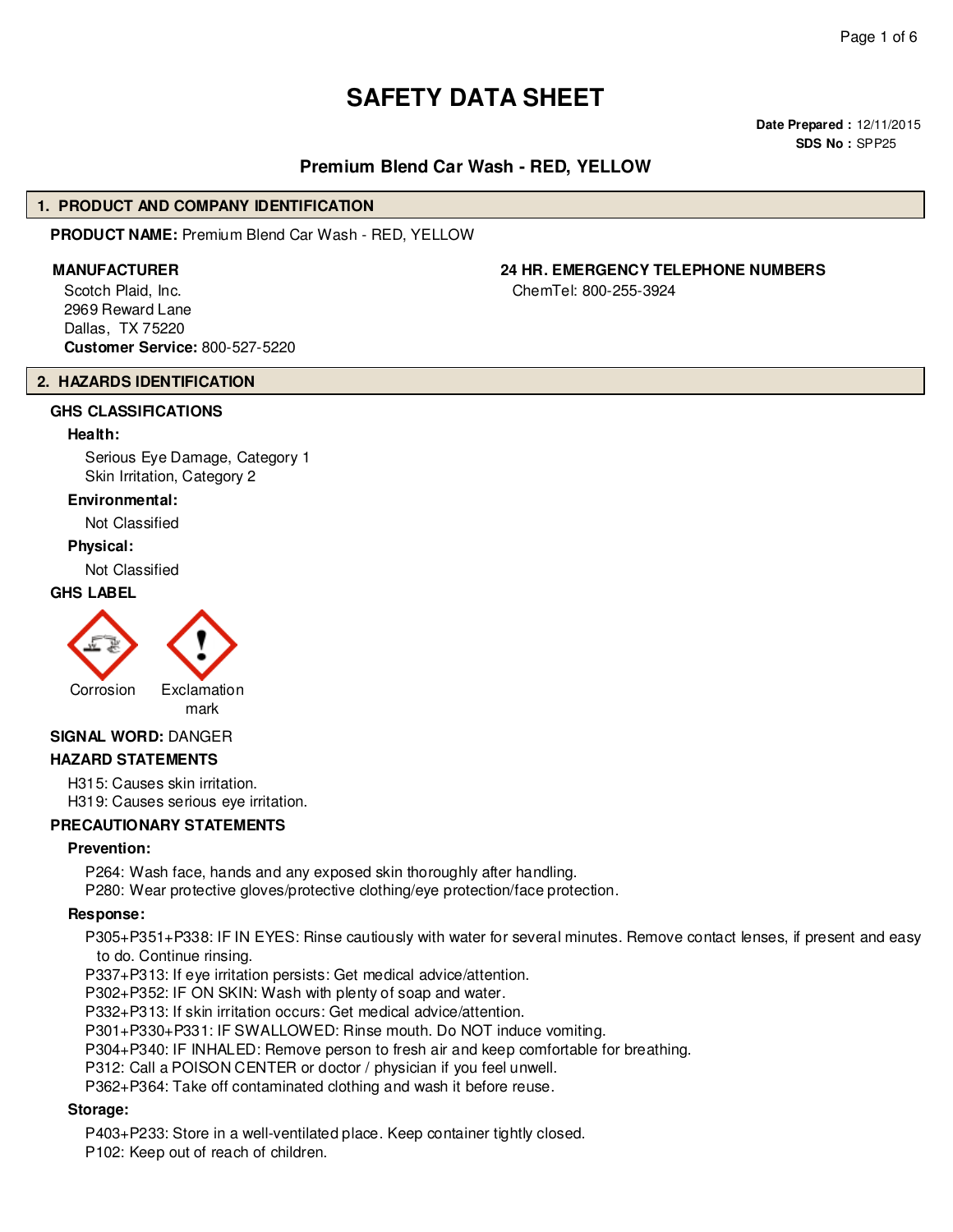# **Disposal:**

P501: Dispose of contents/container to an approved waste disposal plant.

# **3. COMPOSITION / INFORMATION ON INGREDIENTS**

| $Wt.\%$ | <b>CAS</b>           |
|---------|----------------------|
| 15 - 20 | 6834-92-0            |
|         | $1 - 5$   25155-30-0 |
| $1 - 5$ | 68439-57-6           |
|         |                      |

# **4. FIRST AID MEASURES**

**EYES:** Immediately flush eyes with plenty of water. Get medical attention, if irritation persists.

**SKIN:** Wash with soap and water. Get medical attention if irritation develops or persists.

**INGESTION:** Get immediate medical attention. Do not induce vomiting unless instructed to do so by poison center or physician.

**INHALATION:** Remove victim to fresh air. If irritation persists, get medical attention.

#### **SIGNS AND SYMPTOMS OF OVEREXPOSURE**

**EYES:** Contact causes serious eye irritation and/or damage.

**SKIN:** Contact causes skin irritation.

**INGESTION:** May cause headache and nausea.

**INHALATION:** May cause irritation to mucous membranes.

**ACUTE EFFECTS:** Eye contact may cause stinging, tearing, redness and blurred vision. Skin contact may cause redness and irritation.

**CHRONIC EFFECTS:** None known.

**NOTES TO PHYSICIAN:** Treat symptomatically

#### **5. FIRE FIGHTING MEASURES**

**FLAMMABLE CLASS:** Not flammable or combustible

**GENERAL HAZARD:** The product is not expected to present any fire or explosion hazards under prescribed use conditions.

**EXTINGUISHING MEDIA:** Use dry chemical, carbon dioxide, water spray (fog) or foam when fighting fires involving this material.

**FIRE FIGHTING PROCEDURES:** Use fire fighting measures that are appropriate for the local circumstance and the surrounding environment.

**FIRE FIGHTING EQUIPMENT:** Use personal protective equipment

**HAZARDOUS DECOMPOSITION PRODUCTS:** CO, CO<sub>2</sub>, Oxides of Sulfur and Phosphorus

#### **6. ACCIDENTAL RELEASE MEASURES**

**SMALL SPILL:** Sweep up material being careful not to raise dust. Place in an appropriate disposal container and seal tightly.

**LARGE SPILL:** Dike spilled material or otherwise contain material to ensure runoff does not reach into soil, ditches, sewers and / or groundwater. Transfer material into suitable containers for proper disposal in accordance with local, state and federal regulations.

#### **ENVIRONMENTAL PRECAUTIONS**

**WATER SPILL:** Do not allow material to contaminate waterways.

**LAND SPILL:** Do not allow material to contaminate the soil.

**GENERAL PROCEDURES:** Ensure clean-up is conducted by trained personnel only. Refer to protective measures listed in Sections 7 and 8.

**SPECIAL PROTECTIVE EQUIPMENT:** For personal protection see section 8.

**COMMENTS:** Inform appropriate managerial or supervisory personnel of all environmental releases. Prevent further leakage or spillage if safe to do so.

#### **7. HANDLING AND STORAGE**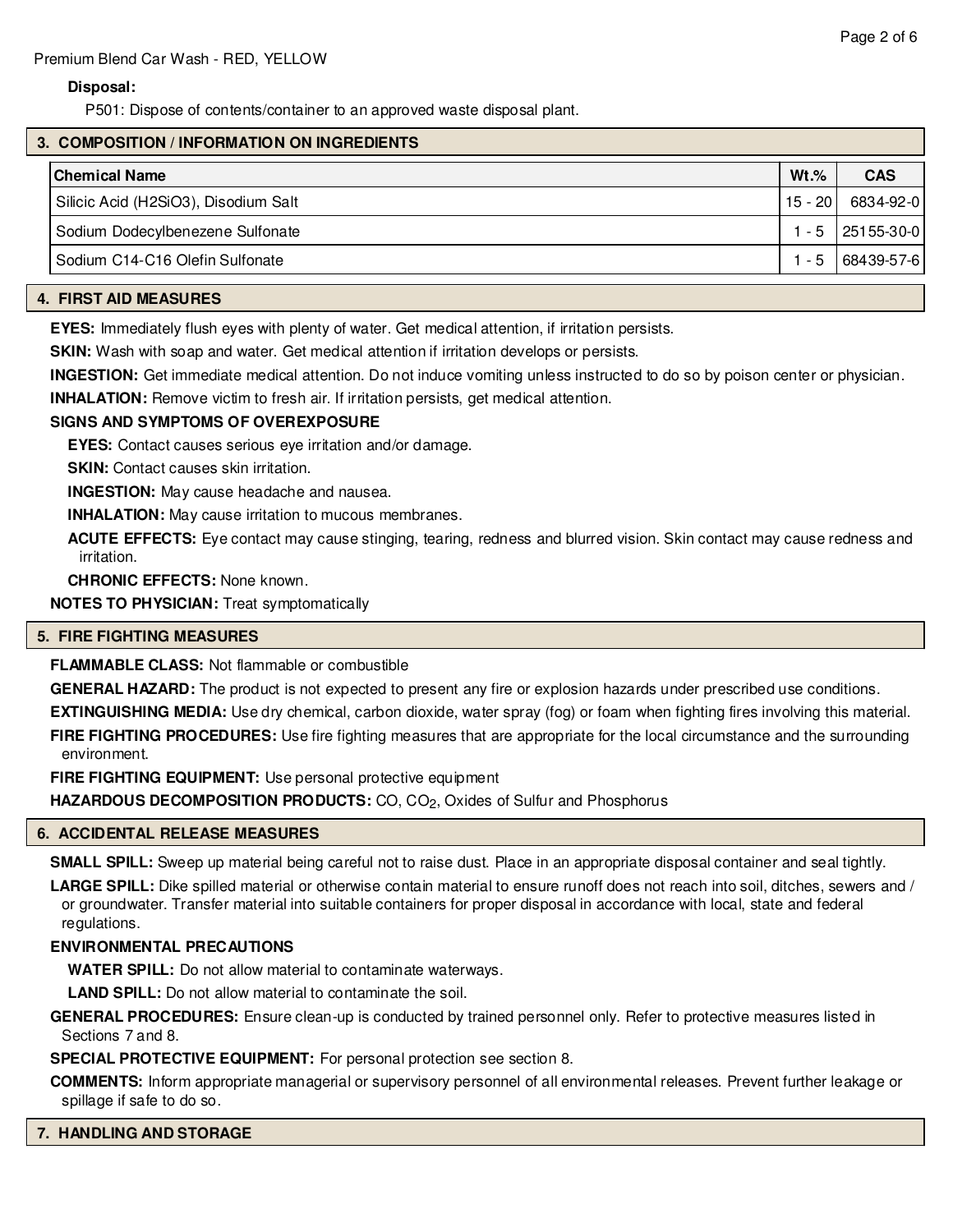**GENERAL PROCEDURES:** Handle in accordance with good industrial hygiene and safety procedures. Use personal protection recommended in Section 8. Follow all product label instructions.

**HANDLING:** Wash face, hands and any exposed skin thoroughly after handling. Avoid breathing dust.

**STORAGE:** Keep out of reach of children. Store in original container in a cool, dry and well ventilated area.

# **8. EXPOSURE CONTROLS / PERSONAL PROTECTION**

#### **EXPOSURE GUIDELINES**

| OSHA HAZARDOUS COMPONENTS (29 CFR1910.1200) |             |                        |                   |  |  |
|---------------------------------------------|-------------|------------------------|-------------------|--|--|
|                                             |             | <b>EXPOSURE LIMITS</b> |                   |  |  |
|                                             |             | <b>Supplier OEL</b>    |                   |  |  |
| <b>Chemical Name</b>                        |             |                        | mg/m <sup>3</sup> |  |  |
|                                             | <b>TWA</b>  | <b>NL</b>              | <b>NL</b>         |  |  |
| Sodium Dodecylbenezene Sulfonate            | <b>STEL</b> | NL.                    | <b>NL</b>         |  |  |
|                                             | <b>TWA</b>  | <b>NL</b>              | <b>NL</b>         |  |  |
| Sodium C14-C16 Olefin Sulfonate             | <b>STEL</b> | <b>NL</b>              | <b>NL</b>         |  |  |

**ENGINEERING CONTROLS:** None usually needed.

#### **PERSONAL PROTECTIVE EQUIPMENT**

**EYES AND FACE:** Safety glasses with side shields.

**SKIN:** Chemical resistant gloves.

**RESPIRATORY:** No personal respiratory equipment normally required.

**PROTECTIVE CLOTHING:** Wear suitable protective clothing to prevent contact with skin.

**WORK HYGIENIC PRACTICES:** Wash contaminated clothing before reuse. Wash face, hands and any exposed skin thoroughly after handling.

**OTHER USE PRECAUTIONS:** Protective clothing and equipment should be in accordance with 29 CFR 1910.132 and 1910.133. **COMMENTS:** Eyewash stations and safety showers should always be in place where chemicals are handled and stored.

#### **9. PHYSICAL AND CHEMICAL PROPERTIES**

**PHYSICAL STATE:** Solid (granular powder) **ODOR:** Slight **ODOR THRESHOLD:** No data available for this mixture. **APPEARANCE:** Free flowing powder **COLOR:** Red or Yellow **pH:** NA = Not Applicable **FLASH POINT AND METHOD:** NA = Not Applicable **FLAMMABLE LIMITS:** NA = Not Applicable **AUTOIGNITION TEMPERATURE:** NA = Not Applicable **VAPOR PRESSURE:** NA = Not Applicable **BOILING POINT:** NA = Not Applicable **FREEZING POINT:** NA = Not Applicable **MELTING POINT:** Not determined for this mixture. **THERMAL DECOMPOSITION:** Not determined for this mixture. **SOLUBILITY IN WATER:** Complete **EVAPORATION RATE:** NA = Not Applicable **DENSITY:** Not determined for this mixture. **VISCOSITY:** NA = Not Applicable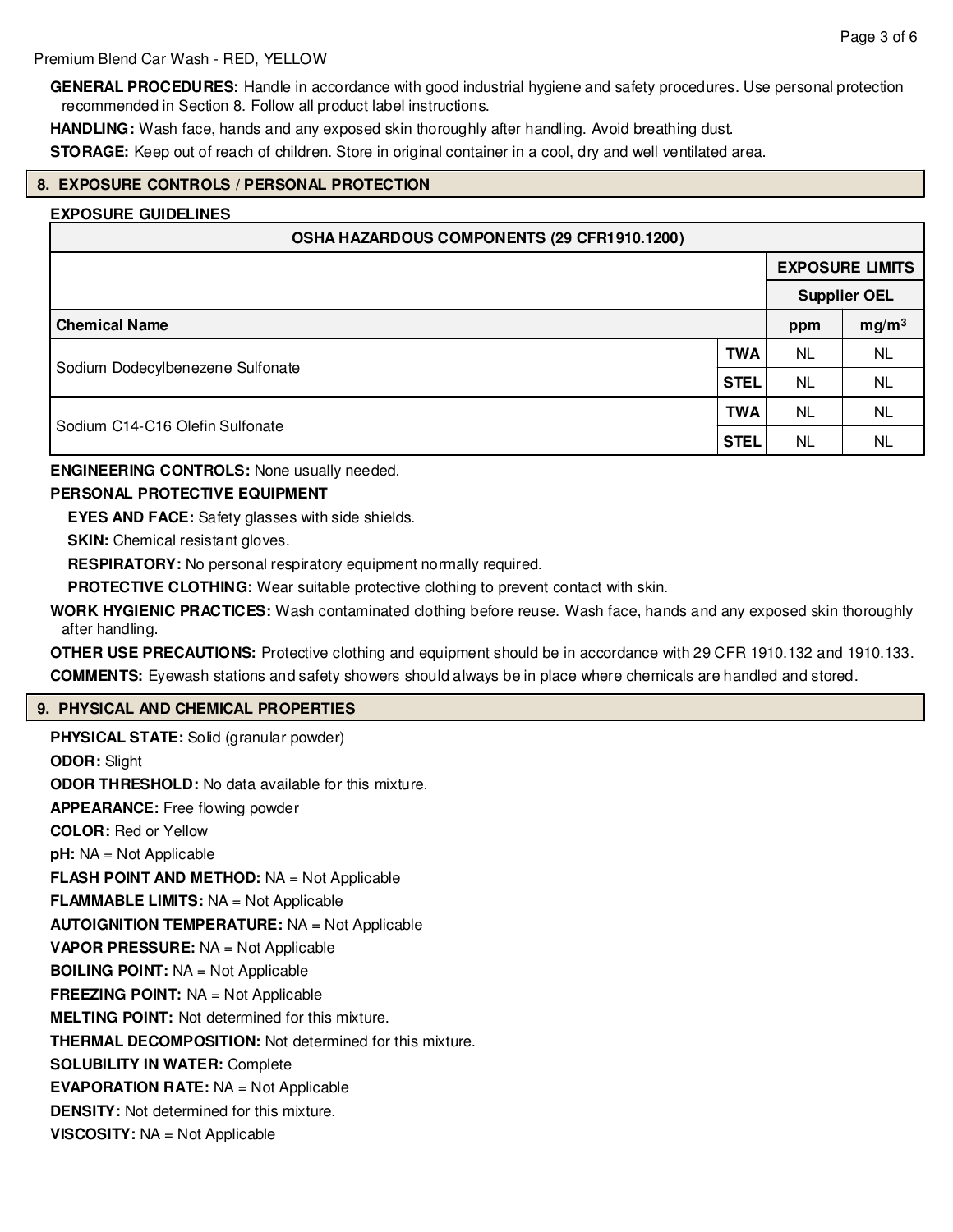**OXIDIZING PROPERTIES:** This product is not classified as oxidizing

# **10. STABILITY AND REACTIVITY**

**REACTIVITY:** Stable under normal conditions.

**HAZARDOUS POLYMERIZATION:** Will not occur.

**CONDITIONS TO AVOID:** Excessive heat or cold.

**POSSIBILITY OF HAZARDOUS REACTIONS:** No dangerous reaction known under conditions of normal use.

**HAZARDOUS DECOMPOSITION PRODUCTS:** Oxides of carbon, sulfur and phosphorus.

**INCOMPATIBLE MATERIALS:** Strong oxidizing agents, acids and bases.

# **11. TOXICOLOGICAL INFORMATION**

# **ACUTE**

| <b>Chemical Name</b>                 | ORAL LD <sub>50</sub> | <b>DERMAL LD<sub>50</sub></b> | <b>INHALATION</b><br>$LC_{50}$ |
|--------------------------------------|-----------------------|-------------------------------|--------------------------------|
| Silicic Acid (H2SiO3), Disodium Salt | 600 mg/kg (rat)       | No data                       | No data                        |
| Sodium Dodecylbenezene Sulfonate     | $1080$ mg/kg          | $>$ 2000 mg/kg                | 6.41 mg/l (rat)                |
|                                      | (rat)                 | (rabbit)                      | Aerosol                        |
| Sodium C14-C16 Olefin Sulfonate      | 2079 to 2340          | 6300 to 160000                | 52 to 206 mg/l                 |
|                                      | mg/kg (rat)           | mg/kg (rabbit)                | (rat) Aerosol                  |

**EYE EFFECTS:** Causes serious eye irrtation.

**SKIN EFFECTS:** Causes skin irritation.

**CHRONIC:** Health injuries are not known or expected under normal use.

# **CARCINOGENICITY**

**IARC:** No ingredient in this product is present at levels greater than or equal to 0.1% is identified as a probable, possible or confirmed human carcinogen by IARC.

**NTP:** No ingredient in this product is present at levels greater than or equal to 0.1% is identified as a known or anticipated carcinogen by NTP.

**OSHA:** No ingredient in this product is present at levels greater than or equal to 0.1% is identified as a carcinogen or potential carcinogen by OSHA.

**REPEATED DOSE EFFECTS:** No data available for this mixture.

**IRRITATION:** Skin and eye irritation.

**CORROSIVITY:** No data available for this mixture.

**SENSITIZATION:** No data available for this mixture.

**NEUROTOXICITY:** No data available for this mixture.

**GENETIC EFFECTS:** No data available for this mixture.

**REPRODUCTIVE EFFECTS:** No data available for this mixture.

**TARGET ORGANS:** No data available for this mixture.

**TERATOGENIC EFFECTS:** No data available for this mixture.

**MUTAGENICITY:** No data available for this mixture.

**SYNERGISTIC MATERIALS:** No data available for this mixture.

# **12. ECOLOGICAL INFORMATION**

**ECOTOXICOLOGICAL INFORMATION:** This product is not classified as environmentally hazardous. However, this does not exclude the possibility that large or frequent spills can have a harmful or damaging effect on the environment.

**BIOACCUMULATION/ACCUMULATION:** The potential for bioconcentration in organisms is low.

**CHEMICAL FATE INFORMATION:** This product is expected to be readily biodegradable.

#### **13. DISPOSAL CONSIDERATIONS**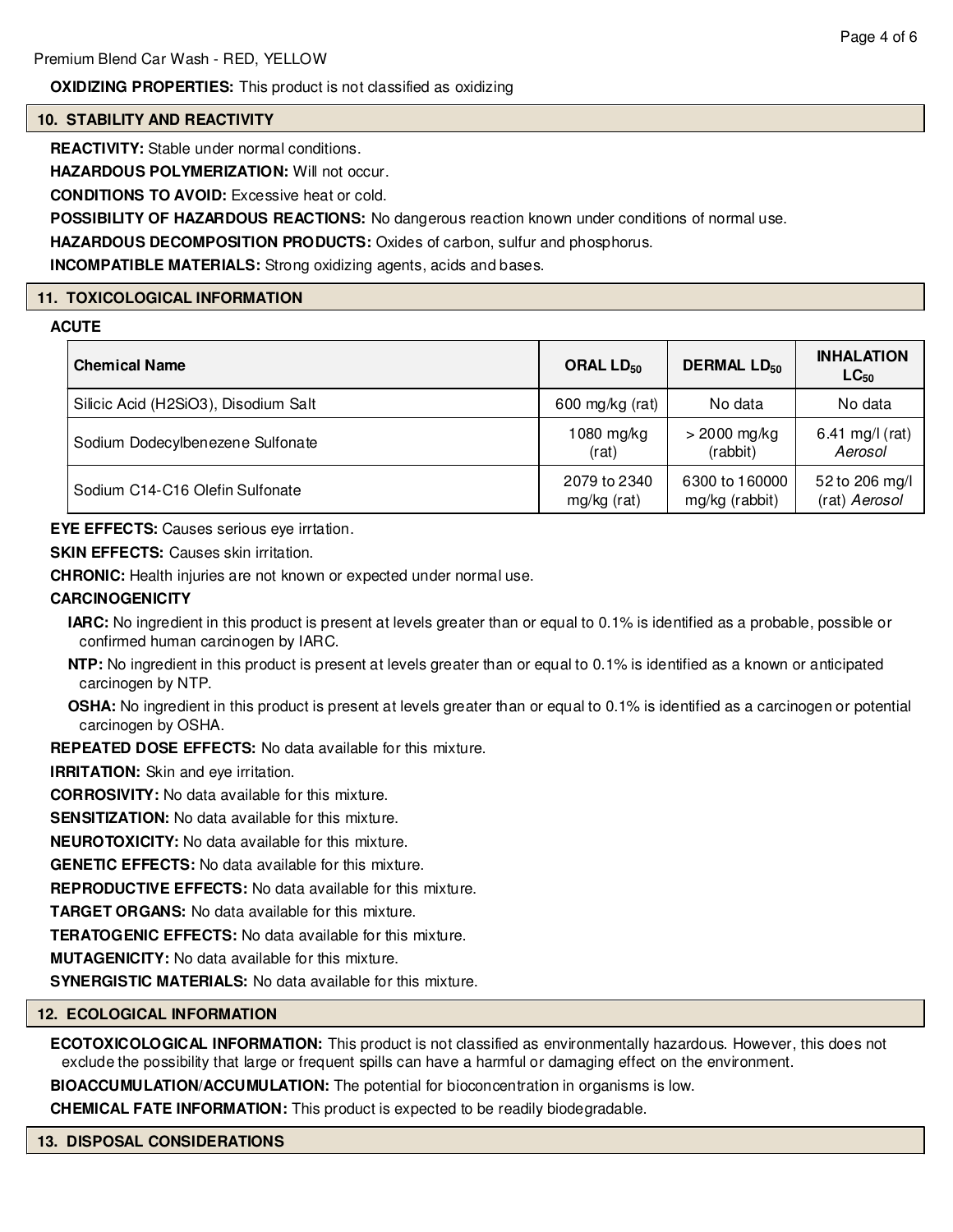**DISPOSAL METHOD:** Follow all Federal, State and Local Regulations appropriate for this material.

**PRODUCT DISPOSAL:** Wastewater resulting from this product should be directed to a proper waste water treatment facility.

**EMPTY CONTAINER:** Empty containers should be taken to an approved waste handling site for recycling or disposal. Do not reuse empty containers.

# **14. TRANSPORT INFORMATION**

# **DOT (DEPARTMENT OF TRANSPORTATION)**

**PROPER SHIPPING NAME:** Not regulated as dangerous goods.

# **ROAD AND RAIL (ADR/RID)**

**PROPER SHIPPING NAME:** Not regulated as dangerous goods.

**COMMENTS:** The shipper / consignor / sender is responsible to ensure that the packaging, labeling and markings are in compliance with the selected mode of transport.

#### **15. REGULATORY INFORMATION**

# **UNITED STATES**

# **SARA TITLE III (SUPERFUND AMENDMENTS AND REAUTHORIZATION ACT)**

**311/312 HAZARD CATEGORIES:** Acute Health Hazard

# **FIRE:** No **PRESSURE GENERATING:** No **REACTIVITY:** No **ACUTE:** Yes **CHRONIC:** No

**313 REPORTABLE INGREDIENTS:** This product does not contain any chemical components that exceed the threshold (De Minimis) reporting levels established by SARA Title III, Section 313.

# **302/304 EMERGENCY PLANNING**

**EMERGENCY PLAN:** No chemicals in this product are subject to the reporting requirements of SARA Title III, Section 302.

# **CERCLA (COMPREHENSIVE ENVIRONMENTAL RESPONSE, COMPENSATION, AND LIABILITY ACT)**

| <b>Chemical Name</b>             | $Wt.$ % | <b>CERCLA</b><br>RQ |
|----------------------------------|---------|---------------------|
| Sodium Dodecylbenezene Sulfonate |         | ,000                |

# **TSCA (TOXIC SUBSTANCE CONTROL ACT)**

**TSCA REGULATORY:** All ingredients are listed.

**CALIFORNIA PROPOSITION 65:** This product contains trace amounts of Ethylene Oxide. CAS# 75-21-8

**OSHA HAZARD COMM. RULE:** This product is a "Hazardous Chemical" as defined by the OSHA Hazard Communication Standard, 29 CFR 1910.1200.

# **16. OTHER INFORMATION**

**REASON FOR ISSUE:** New SDS format





**ADDITIONAL SDS INFORMATION:** This Safety Data Sheet applies to this product in its concentrated form (as supplied). The hazards of this product will diminish significantly at end use dilution ratios.

**MANUFACTURER DISCLAIMER:** The information provided in the Safety Data Sheet is correct to the best fo our knowledge, information and belief at the date of its publication. The information given is designed only as a guidance for safe handling, use, processing, storage, transportation, disposal and release and is not to be considered a warranty or quality specification. The